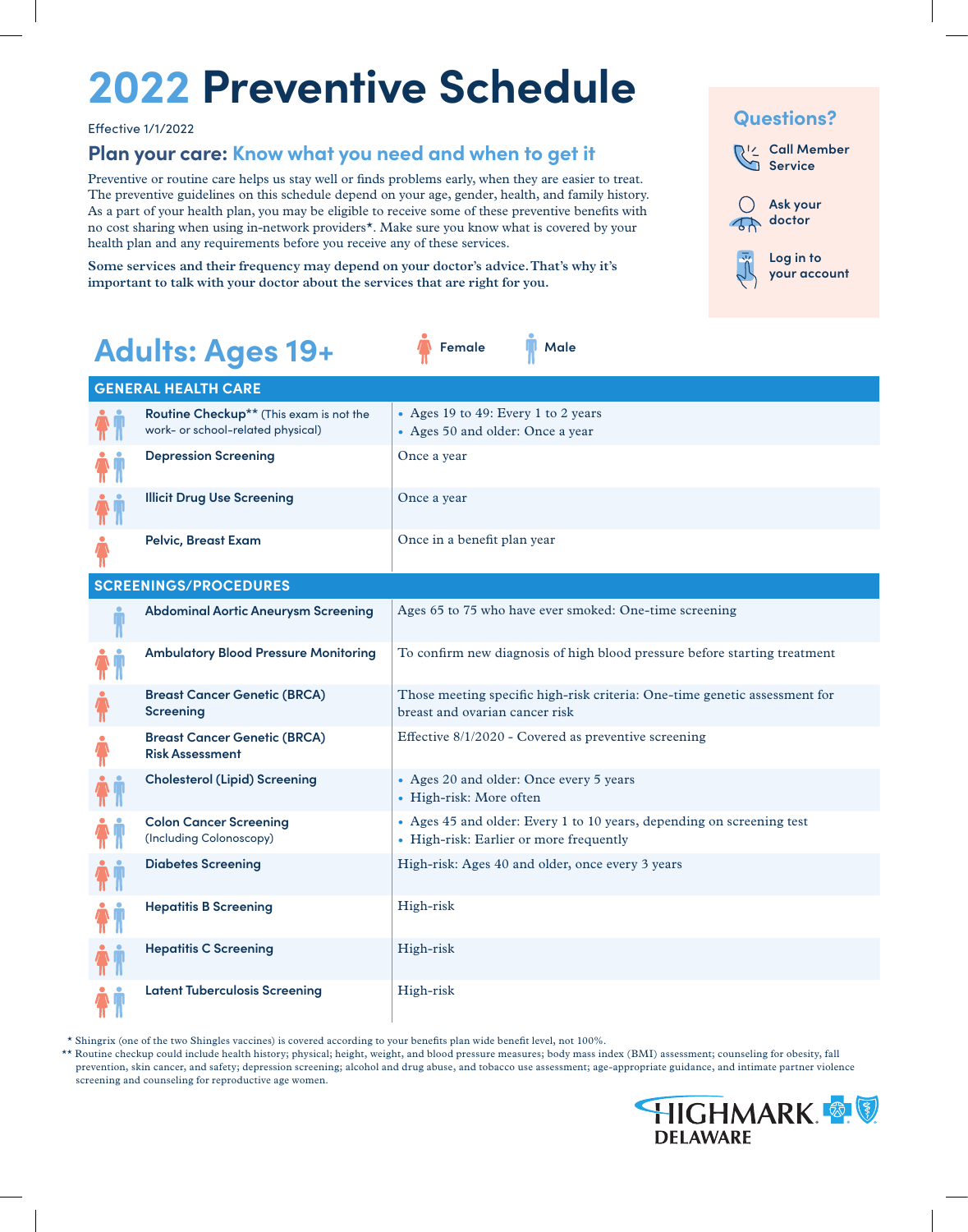### **Adults: Ages 19+**

|                           | <b>SCREENINGS/PROCEDURES</b>                                                                                               |                                                                                                                                                                                                                       |
|---------------------------|----------------------------------------------------------------------------------------------------------------------------|-----------------------------------------------------------------------------------------------------------------------------------------------------------------------------------------------------------------------|
|                           | <b>Lung Cancer Screening</b><br>(Requires prior authorization and use of<br>authorized facility)                           | Ages 50 to 80 with 20-pack per year history: Once a year for current smokers,<br>or once a year if currently smoking or quit within past 15 years                                                                     |
| π                         | Mammogram (2D and 3D)                                                                                                      | Ages 40 and older: Once in a benefit plan year; baseline mammogram can be<br>performed on women ages 35 to 39 based on Delaware state mandate                                                                         |
|                           | <b>Osteoporosis (Bone Mineral Density)</b><br><b>Screening</b>                                                             | Ages 65 and older: Once every 2 years, or younger if at risk as recommended<br>by physician                                                                                                                           |
|                           | <b>Cervical Cancer Screening</b>                                                                                           | • Ages 21 to 65 Pap: Every 3 years, or annually, per doctor's advice<br>• Ages 30 to 65: Every 5 years if HPV only or combined Pap and HPV<br>are negative<br>• Ages 65 and older: Per doctor's advice                |
|                           | <b>Prostate Cancer Screening</b>                                                                                           | Talk to your health care provider to determine if a prostate screening<br>is recommended                                                                                                                              |
|                           | <b>Sexually Transmitted Disease (STD)</b><br><b>Screenings and Counseling (Chlamydia,</b><br>Gonorrhea, HIV, and Syphilis) | • Sexually active males and females<br>• HIV screening for adults to age 65 in the general population and those at risk,<br>then screening over age 65 with risk factors                                              |
|                           | <b>IMMUNIZATIONS**</b>                                                                                                     |                                                                                                                                                                                                                       |
|                           | <b>Chicken Pox (Varicella)</b>                                                                                             | Adults with no history of chicken pox: One 2-dose series                                                                                                                                                              |
|                           | Diphtheria, Tetanus (Td/Tdap)                                                                                              | One dose Tdap, then Td or Tdap booster every 10 years                                                                                                                                                                 |
|                           | Flu (Influenza)                                                                                                            | Every year (Must get at your PCP's office or designated pharmacy vaccination<br>provider; call Member Service to verify that your vaccination provider is in the<br>Highmark network)                                 |
|                           | Haemophilus Influenzae Type B (Hib)                                                                                        | For adults with certain medical conditions to prevent meningitis, pneumonia,<br>and other serious infections; this vaccine does not provide protection against the<br>flu and does not replace the annual flu vaccine |
|                           | <b>Hepatitis A</b>                                                                                                         | At-risk or per doctor's advice: One 2- or 3-dose series                                                                                                                                                               |
|                           | <b>Hepatitis B</b>                                                                                                         | At-risk or per doctor's advice: One 2- or 3-dose series                                                                                                                                                               |
| $\mathbf{n}$ $\mathbf{n}$ | Human Papillomavirus (HPV)                                                                                                 | • To age 19: One 3-dose series<br>• Ages 27-45, at-risk or per doctor's advice                                                                                                                                        |
|                           | Measles, Mumps, Rubella (MMR)                                                                                              | One or two doses                                                                                                                                                                                                      |
|                           | Meningitis*                                                                                                                | At-risk or per doctor's advice                                                                                                                                                                                        |
|                           | Pneumonia                                                                                                                  | High-risk or ages 65 and older: One or two doses, per lifetime                                                                                                                                                        |
|                           | <b>Shingles</b>                                                                                                            | Shingrix***- Ages 50 and older and those 19 and older who are<br>immunocompromised                                                                                                                                    |

\*\* Must get at your PCP's office or designated pharmacy vaccination provider. Call Member Service to verify that your vaccination provider is in the Highmark network. \*\*\* Shingrix, one of the approved Shingles vaccines, is covered according to your plan wide benefits, not at 100%.

<sup>\*</sup> Meningococcal B vaccine per doctor's advice.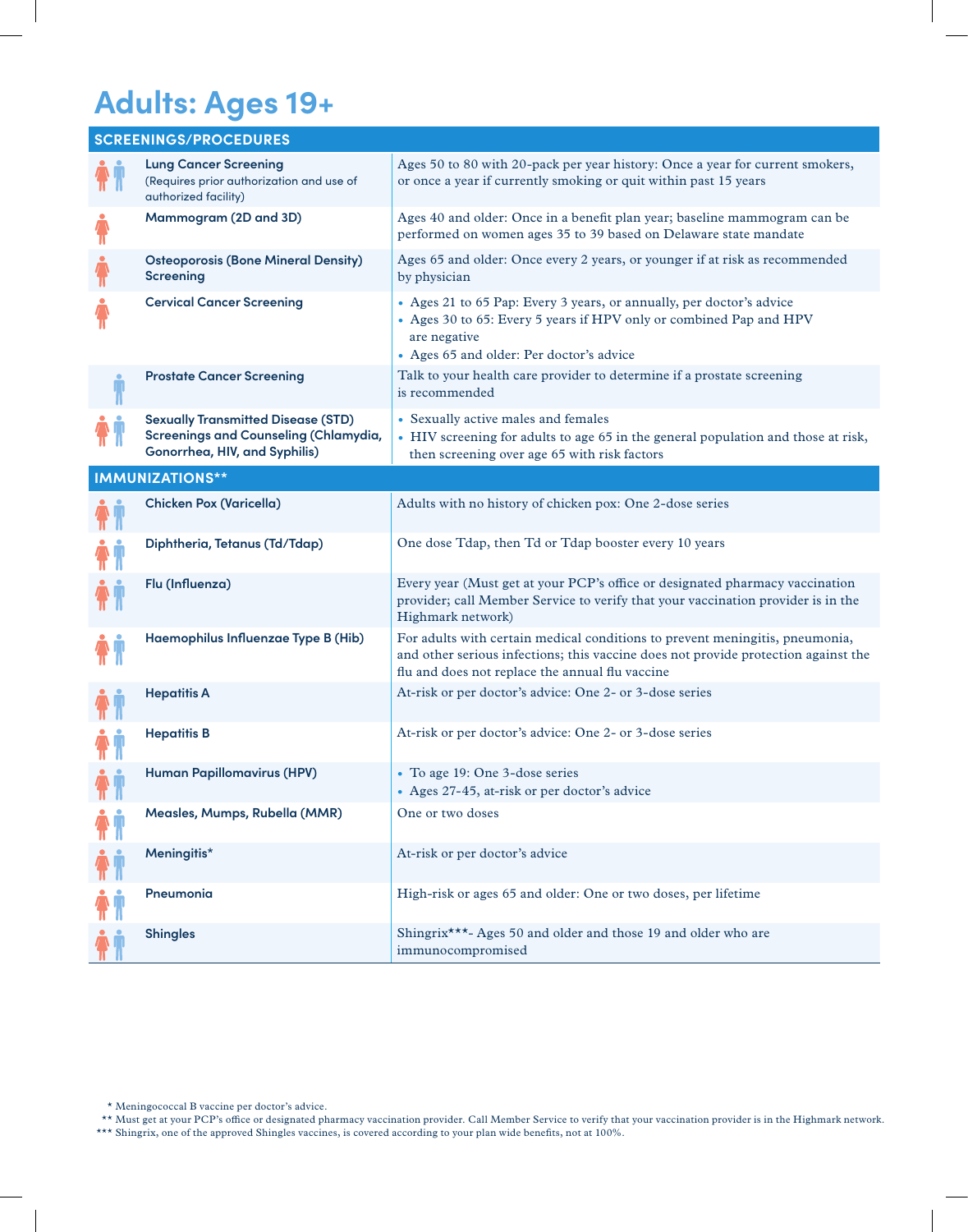| <b>PREVENTIVE CARE FOR PREGNANT WOMEN</b>                                                                                                                                                                      |                                                                                                                                                                                                                                                                                                                                                                                         |                                                                                                                                                                                                                                                                                                                      |
|----------------------------------------------------------------------------------------------------------------------------------------------------------------------------------------------------------------|-----------------------------------------------------------------------------------------------------------------------------------------------------------------------------------------------------------------------------------------------------------------------------------------------------------------------------------------------------------------------------------------|----------------------------------------------------------------------------------------------------------------------------------------------------------------------------------------------------------------------------------------------------------------------------------------------------------------------|
| <b>Screenings and Procedures</b><br>PREVENTION OF OBESITY, HEART DISEASE, DIABETES, AND STROKE                                                                                                                 | • Gestational diabetes screening<br>• Postpartum diabetes screening<br>for those with gestational diabetes<br>• Hepatitis B screening and<br>immunization, if needed<br>• HIV screening<br>• Syphilis screening<br>• Smoking cessation counseling<br>• Depression screening during<br>pregnancy and postpartum<br>• Depression prevention counseling<br>during pregnancy and postpartum | • Rh typing at first visit<br>• Rh antibody testing for<br>Rh-negative women<br>• Tdap with every pregnancy<br>• Urine culture and sensitivity<br>at first visit<br>• Alcohol misuse screening and<br>counseling<br>• Nutritional counseling for pregnant<br>women to promote healthy weight<br>during the pregnancy |
| Adults with BMI 25 to 29.9 (overweight)<br>and 30 to 39.9 (obese) are eligible for:                                                                                                                            | • Additional annual preventive office<br>visits specifically for obesity and<br>blood pressure measurement<br>• Additional nutritional counseling<br>visits specifically for obesity                                                                                                                                                                                                    | • Recommended lab tests:<br>$-ALT$<br>$-$ AST<br>- Hemoglobin A1c or<br>fasting glucose<br>- Cholesterol screening                                                                                                                                                                                                   |
| Adults with a diagnosis of Hypertension,<br>High Blood Pressure, Dyslipidemia, or<br><b>Metabolic Syndrome</b><br>Adults with BMI 40 and over                                                                  | Nutritional counseling                                                                                                                                                                                                                                                                                                                                                                  |                                                                                                                                                                                                                                                                                                                      |
| <b>ADULT DIABETES PREVENTION PROGRAM (DPP)</b>                                                                                                                                                                 |                                                                                                                                                                                                                                                                                                                                                                                         |                                                                                                                                                                                                                                                                                                                      |
| <b>Applies to Adults</b><br>To find out more about this program and<br>eligibility criteria, click on the following link:<br>https://dhr.delaware.gov/benefits/delawell/<br>highmark-diabetes-prevention.shtml | Enrollment in either the onsite YMCA or Retrofit's online lifestyle change<br>Diabetes Prevention Programs for weight loss.                                                                                                                                                                                                                                                             |                                                                                                                                                                                                                                                                                                                      |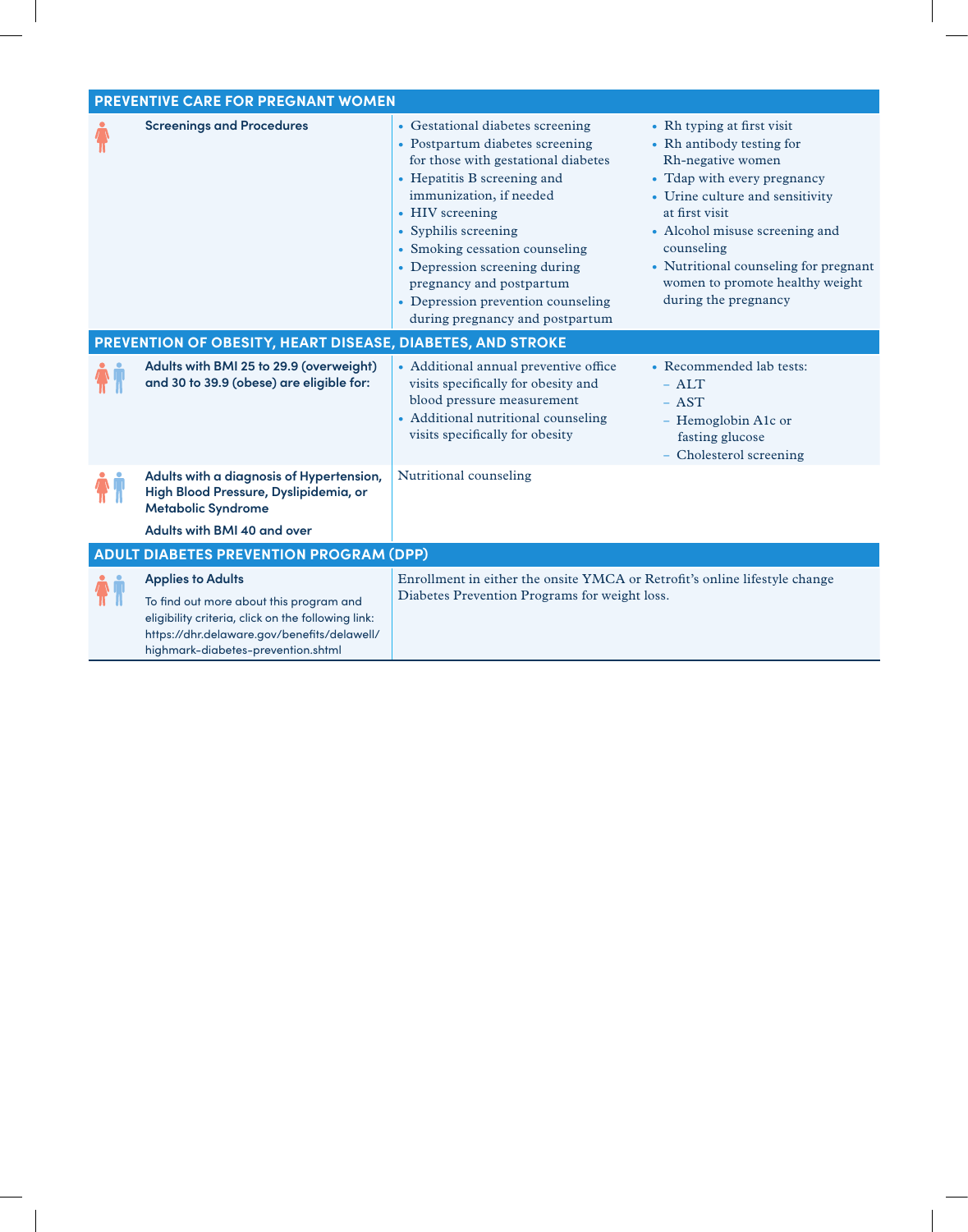## **2022 Preventive Schedule**

### **Plan your child's care: Know what your child needs and when to get it**

Preventive or routine care helps your child stay well or finds problems early, when they are easier to treat. Most of these services may not have cost sharing if you use the plan's in-network providers. Make sure you know what is covered by your health plan and any requirements before you schedule any services for your child.

Services include Bright Futures recommendations. CHIP members may have additional preventive services and coverage. Please check the CHIP member booklet for further details of CHIP coverage of preventive services.

**It's important to talk with your child's doctor. The frequency of services, and schedule of screenings and immunizations, depends on what the doctor thinks is right for your child.**



### **Children: Birth to 30 Months1**

| <b>GENERAL HEALTH CARE</b>                                                                        | <b>BIRTH</b> | 1M     | 2M     | 4M     | 6M                                                              | <b>9M</b> | 12M                                | 15M    | <b>18M</b> | <b>24M</b> | <b>30M</b> |
|---------------------------------------------------------------------------------------------------|--------------|--------|--------|--------|-----------------------------------------------------------------|-----------|------------------------------------|--------|------------|------------|------------|
| Routine Checkup* (This exam<br>is not the preschool- or day<br>care-related physical.)            |              |        |        |        |                                                                 |           |                                    |        |            |            |            |
| <b>Hearing Screening</b>                                                                          |              |        |        |        |                                                                 |           |                                    |        |            |            |            |
| <b>SCREENINGS</b>                                                                                 |              |        |        |        |                                                                 |           |                                    |        |            |            |            |
| <b>Autism Screening</b>                                                                           |              |        |        |        |                                                                 |           |                                    |        |            |            |            |
| <b>Critical Congenital Heart</b><br><b>Disease (CCHD) Screening</b><br><b>With Pulse Oximetry</b> |              |        |        |        |                                                                 |           |                                    |        |            |            |            |
| <b>Developmental Screening</b>                                                                    |              |        |        |        |                                                                 |           |                                    |        |            |            |            |
| <b>Hematocrit or Hemoglobin</b><br><b>Anemia Screening</b>                                        |              |        |        |        |                                                                 |           |                                    |        |            |            |            |
| Lead Screening**                                                                                  |              |        |        |        |                                                                 |           |                                    |        |            |            |            |
| <b>Newborn Blood</b><br><b>Screening and Bilirubin</b>                                            |              |        |        |        |                                                                 |           |                                    |        |            |            |            |
| <b>IMMUNIZATIONS</b>                                                                              |              |        |        |        |                                                                 |           |                                    |        |            |            |            |
| <b>Chicken Pox</b>                                                                                |              |        |        |        |                                                                 |           | Dose 1                             |        |            |            |            |
| Diphtheria, Tetanus,<br>Pertussis (DTaP)                                                          |              |        | Dose 1 | Dose 2 | Dose 3                                                          |           |                                    | Dose 4 |            |            |            |
| Flu (Influenza)***                                                                                |              |        |        |        | Ages 6 months to 30 months: 1 or 2 doses in a benefit plan year |           |                                    |        |            |            |            |
| Haemophilus Influenzae<br>Type B (Hib)                                                            |              |        | Dose 1 | Dose 2 | Dose 3                                                          |           | Dose 4                             |        |            |            |            |
| <b>Hepatitis A</b>                                                                                |              |        |        |        |                                                                 |           | Dose 1                             |        | Dose 2     |            |            |
| <b>Hepatitis B</b>                                                                                | Dose 1       | Dose 2 |        |        | Dose 3                                                          |           |                                    |        |            |            |            |
| Measles, Mumps,<br><b>Rubella (MMR)</b>                                                           |              |        |        |        |                                                                 |           | Dose 1                             |        |            |            |            |
| Pneumonia                                                                                         |              |        | Dose 1 | Dose 2 | Dose 3                                                          |           | Dose 4                             |        |            |            |            |
| Polio (IPV)                                                                                       |              |        | Dose 1 | Dose 2 |                                                                 |           | Ages 6 months to 18 months: Dose 3 |        |            |            |            |
| <b>Rotavirus</b>                                                                                  |              |        | Dose 1 | Dose 2 | Dose 3                                                          |           |                                    |        |            |            |            |

\* Routine checkup could include height and weight measures, behavioral and developmental assessment, and age-appropriate guidance. Additional: Instrument vision screening to assess risk for ages 1 and 2 years.

\*\* Per Bright Futures, and refer to state-specific recommendations as needed.

\*\*\* Must get at your PCP's office or designated pharmacy vaccination provider. Call Member Service to verify that your vaccination provider is in the Highmark network.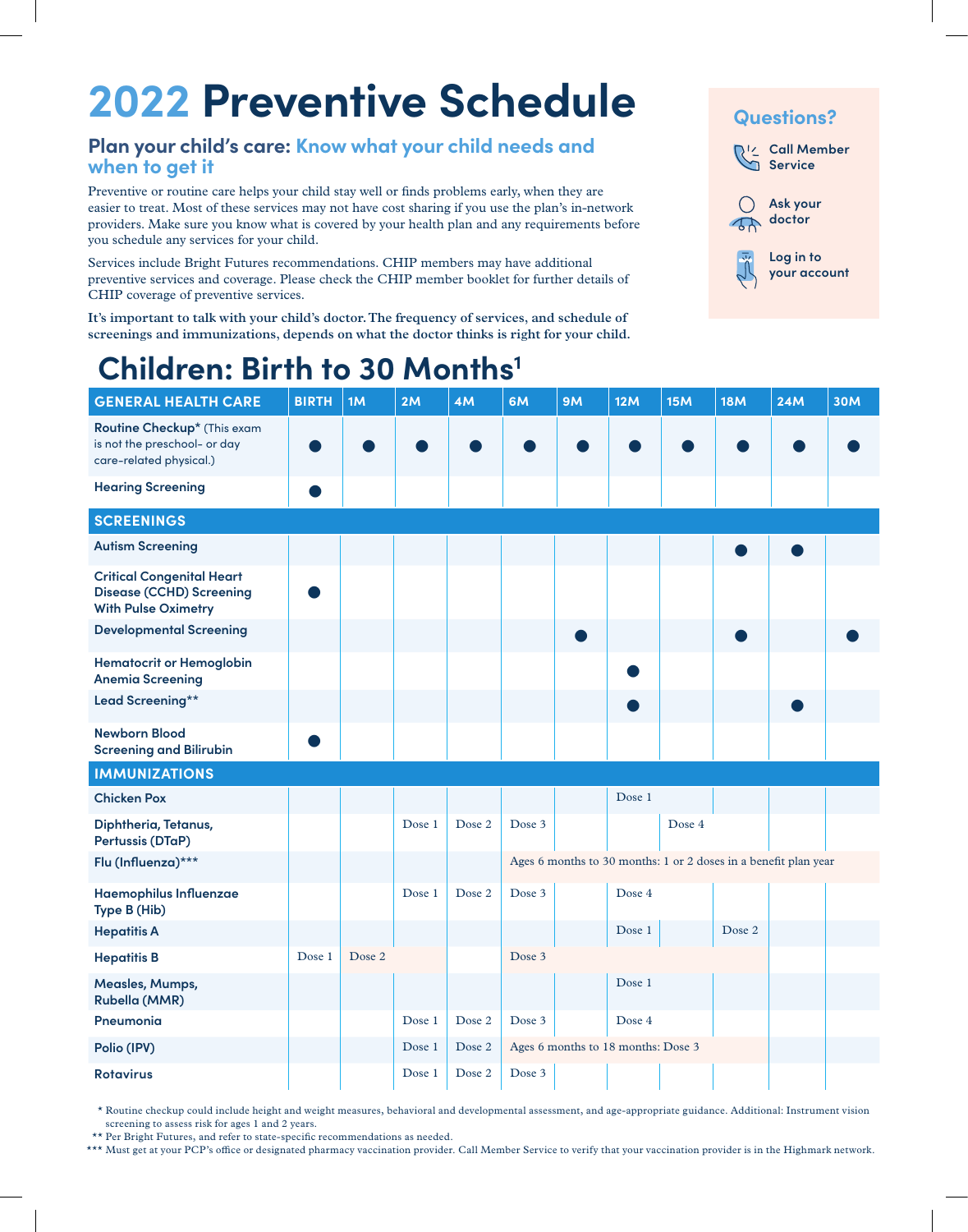## **Children: 3 Years to 18 Years<sup>1</sup>**

| <b>GENERAL HEALTH CARE</b>                                                                                                    | <b>3Y</b>                                                                                            | 4Y                  | 5Y | 6Y                                                                          | <b>7Y</b> | <b>8Y</b>           | <b>9Y</b>                                         | <b>10Y</b>                                        | <b>11Y</b>          | <b>12Y</b>                                                            | <b>15Y</b>                   | <b>18Y</b>    |
|-------------------------------------------------------------------------------------------------------------------------------|------------------------------------------------------------------------------------------------------|---------------------|----|-----------------------------------------------------------------------------|-----------|---------------------|---------------------------------------------------|---------------------------------------------------|---------------------|-----------------------------------------------------------------------|------------------------------|---------------|
| Routine Checkup*<br>(This exam is not the preschool-<br>or day care-related physical)                                         |                                                                                                      |                     |    |                                                                             |           |                     |                                                   | Once in a benefit plan year<br>from ages 11 to 18 |                     |                                                                       |                              |               |
| <b>Ambulatory Blood Pressure</b><br>Monitoring**                                                                              |                                                                                                      |                     |    |                                                                             |           |                     |                                                   |                                                   |                     |                                                                       |                              |               |
| <b>Depression Screening</b>                                                                                                   |                                                                                                      |                     |    |                                                                             |           |                     | Once in a benefit plan year from<br>ages 11 to 18 |                                                   |                     |                                                                       |                              |               |
| <b>Illicit Drug Use Screening</b>                                                                                             |                                                                                                      |                     |    |                                                                             |           |                     |                                                   |                                                   |                     |                                                                       |                              |               |
| <b>Hearing Screening***</b>                                                                                                   |                                                                                                      |                     |    |                                                                             |           |                     |                                                   |                                                   |                     |                                                                       |                              |               |
| <b>Visual Screening***</b>                                                                                                    |                                                                                                      |                     |    |                                                                             |           |                     |                                                   |                                                   |                     |                                                                       |                              |               |
| <b>SCREENINGS</b>                                                                                                             |                                                                                                      |                     |    |                                                                             |           |                     |                                                   |                                                   |                     |                                                                       |                              |               |
| <b>Hematocrit or Hemoglobin</b><br><b>Anemia Screening</b>                                                                    |                                                                                                      |                     |    | Annually for females during adolescence and when indicated                  |           |                     |                                                   |                                                   |                     |                                                                       |                              |               |
| <b>Lead Screening</b>                                                                                                         |                                                                                                      |                     |    | When indicated (Please also refer to your state-specific recommendations)   |           |                     |                                                   |                                                   |                     |                                                                       |                              |               |
| <b>Cholesterol (Lipid) Screening</b>                                                                                          |                                                                                                      |                     |    |                                                                             |           |                     |                                                   |                                                   |                     | Once between ages 9-11 and ages 17-21                                 |                              |               |
| <b>IMMUNIZATIONS</b>                                                                                                          |                                                                                                      |                     |    |                                                                             |           |                     |                                                   |                                                   |                     |                                                                       |                              |               |
| <b>Chicken Pox</b>                                                                                                            |                                                                                                      | Dose 2              |    |                                                                             |           |                     |                                                   |                                                   |                     | If not previously<br>(4 weeks apart)                                  | vaccinated: Dose 1 and 2     |               |
| Diphtheria, Tetanus,<br>Pertussis (DTaP)                                                                                      |                                                                                                      | Dose 5              |    |                                                                             |           |                     |                                                   |                                                   | One<br>dose<br>Tdap |                                                                       |                              |               |
| Flu (Influenza)****                                                                                                           |                                                                                                      |                     |    | Ages 3 to 18: 1 or 2 doses in a benefit plan year                           |           |                     |                                                   |                                                   |                     |                                                                       |                              |               |
| <b>Human Papillomavirus (HPV)</b>                                                                                             | Provides long-term protection against cervical and other<br>cancers. 2 doses when started ages 9-14. |                     |    |                                                                             |           |                     |                                                   |                                                   |                     |                                                                       |                              |               |
| Measles, Mumps,<br><b>Rubella (MMR)</b>                                                                                       |                                                                                                      | Dose 2              |    |                                                                             |           |                     |                                                   | 3 doses, all other ages.                          |                     |                                                                       |                              |               |
| Meningitis*****                                                                                                               |                                                                                                      |                     |    |                                                                             |           |                     |                                                   |                                                   | Dose 1              |                                                                       | Age 16: One-<br>time booster |               |
| Pneumonia                                                                                                                     |                                                                                                      | Per doctor's advice |    |                                                                             |           |                     |                                                   |                                                   |                     |                                                                       |                              |               |
| Polio (IPV)                                                                                                                   |                                                                                                      | Dose 4              |    |                                                                             |           |                     |                                                   |                                                   |                     |                                                                       |                              |               |
| <b>CARE FOR PATIENTS WITH RISK FACTORS</b>                                                                                    |                                                                                                      |                     |    |                                                                             |           |                     |                                                   |                                                   |                     |                                                                       |                              |               |
| <b>BRCA Mutation Screening</b><br>(Requires prior authorization)                                                              |                                                                                                      |                     |    |                                                                             |           | Per doctor's advice |                                                   |                                                   |                     |                                                                       |                              |               |
| <b>Cholesterol Screening</b>                                                                                                  |                                                                                                      |                     |    | Screening will be done based on the child's family history and risk factors |           |                     |                                                   |                                                   |                     |                                                                       |                              |               |
| <b>Fluoride Varnish</b><br>(Must use primary care doctor)<br><b>Hepatitis B Screening</b>                                     |                                                                                                      | Ages 5 and younger  |    |                                                                             |           |                     |                                                   |                                                   |                     | Per doctor's advice                                                   |                              |               |
|                                                                                                                               |                                                                                                      |                     |    |                                                                             |           |                     |                                                   |                                                   |                     |                                                                       |                              |               |
| <b>Hepatitis C Screening</b>                                                                                                  |                                                                                                      |                     |    |                                                                             |           |                     |                                                   |                                                   |                     |                                                                       |                              |               |
| <b>Latent Tuberculosis</b><br><b>Screening</b>                                                                                |                                                                                                      |                     |    |                                                                             |           |                     |                                                   |                                                   |                     |                                                                       |                              | High-<br>risk |
| <b>Sexually Transmitted</b><br><b>Disease (STD) Screenings</b><br>and Counseling (Chlamydia,<br>Gonorrhea, HIV, and Syphilis) |                                                                                                      |                     |    |                                                                             |           |                     |                                                   |                                                   | ages 15-18          | For all sexually active individuals<br>HIV routine check once between |                              |               |
| <b>Tuberculin Test</b>                                                                                                        |                                                                                                      | Per doctor's advice |    |                                                                             |           |                     |                                                   |                                                   |                     |                                                                       |                              |               |

\* Routine checkup could include height and weight measures, behavioral and developmental assessment, and age-appropriate guidance; alcohol and drug abuse, and tobacco use assessment. \*\* To confirm new diagnosis of high blood pressure before starting treatment. \*\*\* Hearing screening once between ages 11-14, 15-17, and 18-21. Vision screening covered when performed in doctor's office by having the child read letters of various sizes on a Snellen chart. Includes instrument vision screening for ages 3, 4, and 5 years. A comprehensive vision exam is performed by an ophthalmologist or optometrist and requires a vision benefit. \*\*\*\* Must get at your PCP's office or designated pharmacy vaccination provider. Call Member Service to verify that your vaccination provider is in the Highmark network. \*\*\*\*\* Meningococcal B vaccine per doctor's advice.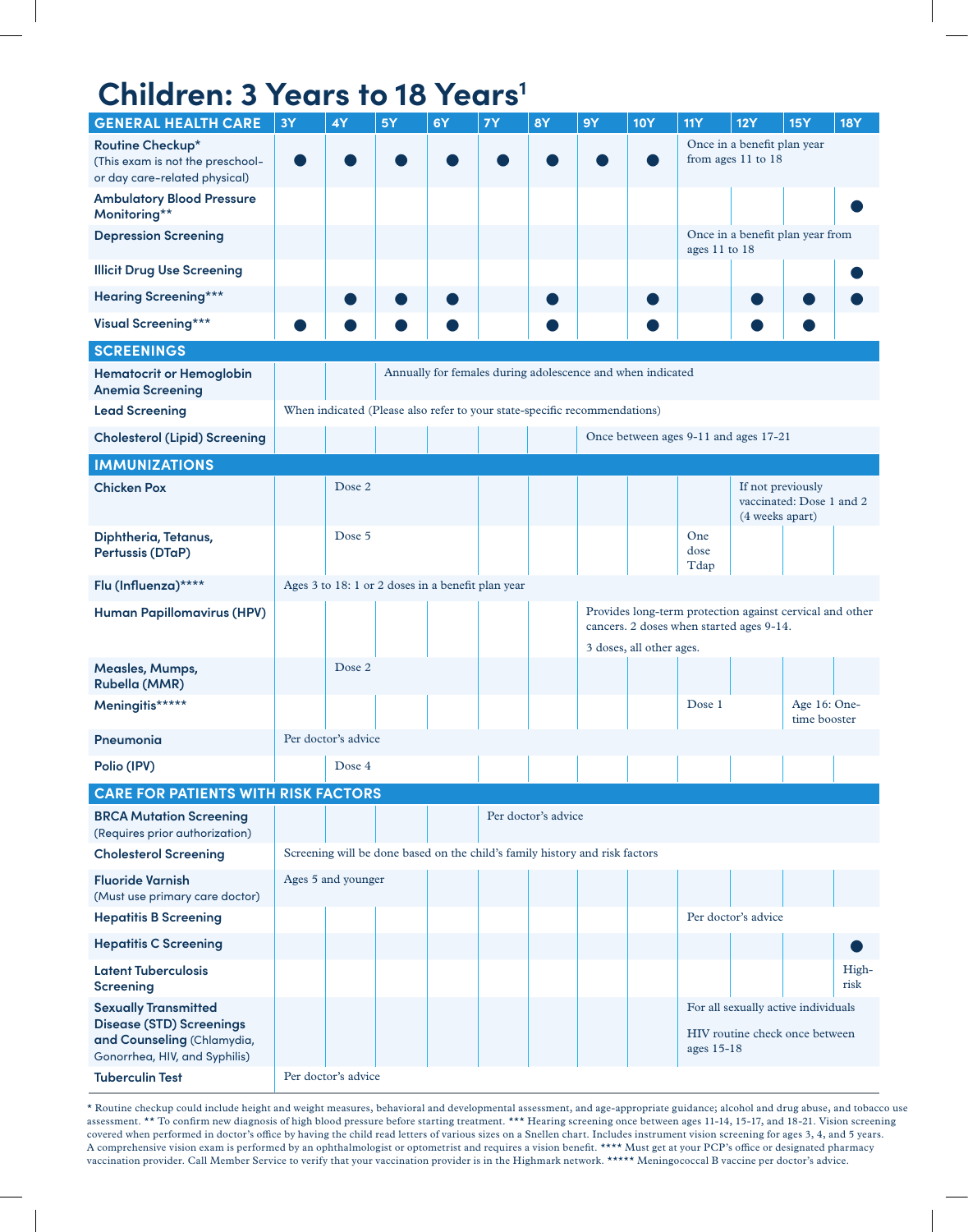### **Children: 6 Months to 18 Years<sup>1</sup>**

| PREVENTIVE DRUG MEASURES THAT REQUIRE A DOCTOR'S PRESCRIPTION                                                                                                                                                  |                                                                                                                                                                                                                                                                                                                            |
|----------------------------------------------------------------------------------------------------------------------------------------------------------------------------------------------------------------|----------------------------------------------------------------------------------------------------------------------------------------------------------------------------------------------------------------------------------------------------------------------------------------------------------------------------|
| <b>Oral Fluoride</b>                                                                                                                                                                                           | For ages 6 months to 16 years whose primary water source is deficient in fluoride                                                                                                                                                                                                                                          |
| PREVENTION OF OBESITY, HEART DISEASE, DIABETES, AND STROKE                                                                                                                                                     |                                                                                                                                                                                                                                                                                                                            |
| Children with a BMI in the 85th to 94th percentile<br>(overweight) and the 95th to 98th percentile<br>(obese) are eligible for:                                                                                | • Additional annual preventive office visits specifically for obesity<br>• Additional nutritional counseling visits specifically for obesity<br>• Recommended lab tests:<br>- Alanine aminotransferase (ALT)<br>- Aspartate aminotransferase (AST)<br>- Hemoglobin A1c or fasting glucose (FBS)<br>- Cholesterol screening |
| Age 18 with a diagnosis of Hypertension,<br>High Blood Pressure, Dyslipidemia, or<br><b>Metabolic Syndrome</b>                                                                                                 | Nutritional counseling                                                                                                                                                                                                                                                                                                     |
| <b>ADULT DIABETES PREVENTION PROGRAM (DPP) AGE 18</b>                                                                                                                                                          |                                                                                                                                                                                                                                                                                                                            |
| <b>Applies to Adults</b><br>To find out more about this program and<br>eligibility criteria, click on the following link:<br>https://dhr.delaware.gov/benefits/delawell/<br>highmark-diabetes-prevention.shtml | Enrollment in either the onsite YMCA or Retrofit's online lifestyle change<br>Diabetes Prevention Programs for weight loss.                                                                                                                                                                                                |

#### $\ddot{\textbf{r}}$ **Women's Health Preventive Schedule**

| <b>SERVICES</b>                                                                                                      |                                                                                                                                                                            |
|----------------------------------------------------------------------------------------------------------------------|----------------------------------------------------------------------------------------------------------------------------------------------------------------------------|
| <b>Well-Woman Visits</b><br>(Includes: preconception and first<br>prenatal visit, urinary incontinence<br>screening) | Up to 4 visits each year for developmentally and age-appropriate preventive services                                                                                       |
| <b>Contraception (Birth Control)</b><br>Methods and Discussion*                                                      | All women planning or capable of pregnancy                                                                                                                                 |
| <b>SCREENINGS/PROCEDURES</b>                                                                                         |                                                                                                                                                                            |
| <b>Diabetes Screening</b>                                                                                            | • High-risk: At the first prenatal visit<br>• All women between 24 and 28 weeks pregnant<br>• Postpartum women without diabetes but with a history of gestational diabetes |
| <b>HIV Screening and Discussion</b>                                                                                  | All sexually active women: Once in a benefit plan year                                                                                                                     |
| <b>Human Papillomavirus (HPV)</b><br><b>Screening Testing</b>                                                        | Beginning at age 30: Every 3 years                                                                                                                                         |
| <b>Domestic and Intimate Partner</b><br><b>Violence Screening and</b><br>Counseling                                  | Once in a benefit plan year                                                                                                                                                |
| <b>Breast-feeding (Lactation)</b><br><b>Support and Counseling, and</b><br><b>Costs for Equipment</b>                | During pregnancy and/or after delivery (postpartum)                                                                                                                        |
| <b>Sexually Transmitted</b><br><b>Infections (STI) Discussion</b>                                                    | All sexually active women: Once in a benefit plan year                                                                                                                     |
| <b>Screening for Anxiety</b>                                                                                         | The Women's Preventive Services Initiative recommends screening for anxiety in adolescent girls<br>and adult women, including those who are pregnant or postpartum.        |

\* FDA-approved contraceptive methods may include sterilization and procedures as prescribed. One form of contraception in each of the 18 FDA-approved methods is covered without cost sharing. If the doctor recommends a clinical service or FDA-approved item based on medical necessity, there will be no cost sharing.